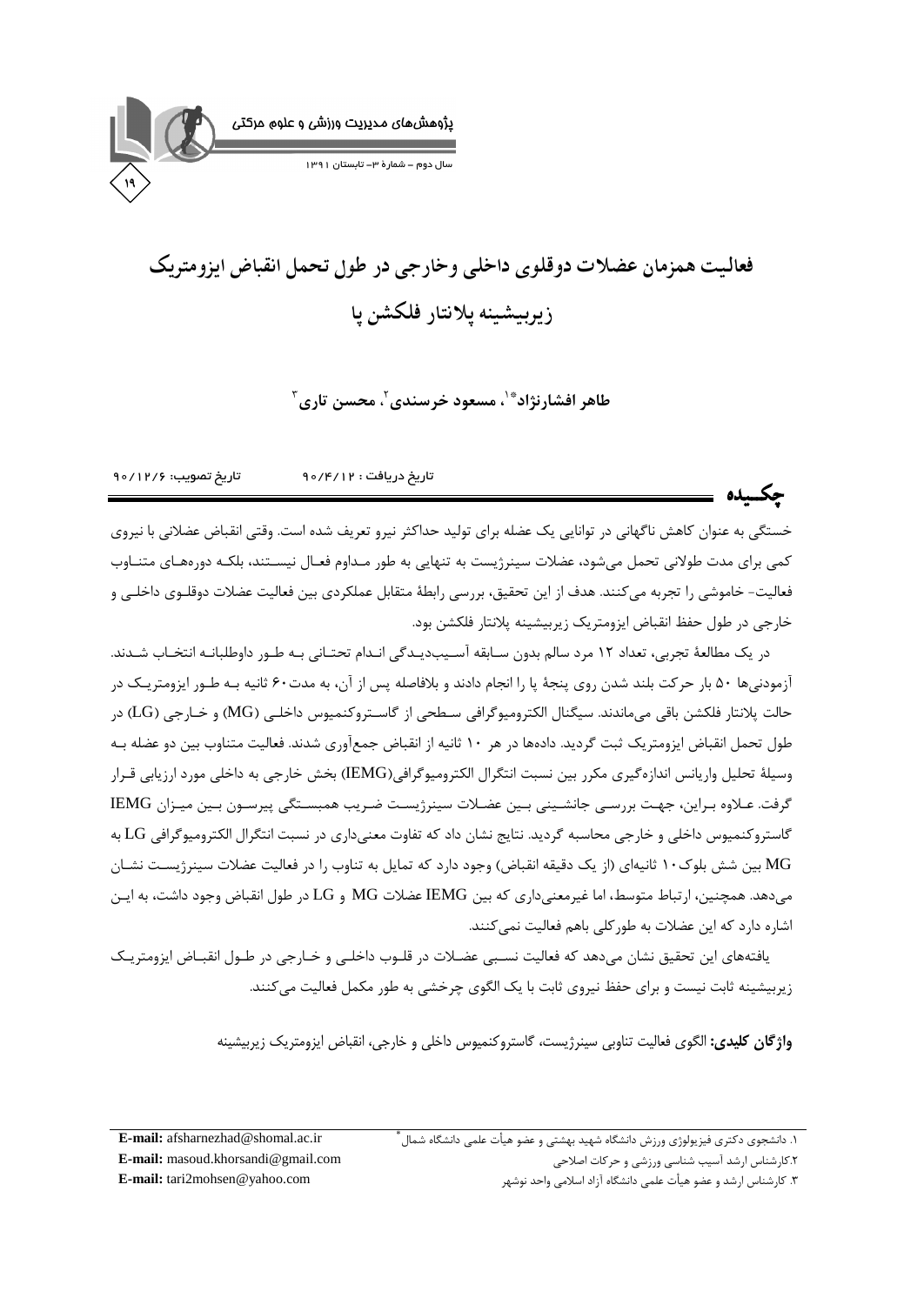#### مقندمه

خستگی عضلانی بهصورت ناتوانی در حفظ نیروی مورد نیاز یا مورد انتظار یا هر کاهش ناشی از تمـرین در ظرفیـت بیشـینهٔ تولید نیرو تعریف شده است (Slobounov، ۲۰۰۸، Slobounov). علت خستگی ممکن است مرکزی (به دلیل اختلال در انگیزه یا واماندگی در تحریک نرونِهای حرکتی) یا محیطی (به واسطهٔ اختلال در عصب محیطی، تقاطع عصبی– عضـلانی و عناصـر انقباضی) باشـد (Farina Rainoldi ،Merletti، ۲۰۰۴؛ Goudy ،McLean؛۲۳۳، ۲۰۰۵، ۲۰۵). کـاهش در توليـد نيـرو، نقص در ثبات پاسچرال و کاهش پایداری (Arab ،Ebrahimi،Moghadam ،Salavati، ۲۰۰۷: ۲۱۴)، کـاهش دقـت و سرعت پاسخهای حرکتی، کاهش کنترل سرعت و شتاب اندامها و مستعد کردن بدن برای آسیبدیدگی از پیامدهای خستگی هستند (Slobounov). ٢٠٠٩: ٧٩).

از نظر تئوریکی، در انقباض زیربیشینه طولانی مدت با شدت ۵۰–۵۰ درصد حـداکثر انقبـاض ارادی (MVC)، بـه دلیـل استفاده از تارهای کند انقباض و عدم انسداد مویرگی، به نظر می رسد خستگی به وجود نیاید و انقباض به طور نامحدود ادامـه پیدا کند. فعالیت الکتریکی عضله<sup>\</sup> با فراخوانی واحدهای حرکتی بیشتر و همزمانی فعالٍسازی در طول این انقباضات افـزایش می یابد که به حفظ سطح نیرو کمک مـی کنـد (Simonsen Jorgensen ،Fallentin) ۱۹۹۳: ۳۳۶). محققـین عـواملی همچون نرخ آتشباری، تغییر در شکل پتانسیل عمل واحدهای حرکتی (DeLuca، ۱۹۷۹: ۳۱۵)، کاهش فرکانس فعال سازی واحدهای حرکتی و سرعت هدایت در طول غشاء (DeLuca ،Basmajian، ۱۹۸۵، ۶۵) را نیز از دلایل این افزایش عنـوان کردهاند. همچنین، افزایش معنیداری در فعالِسازی قشر حرکتی نیز رخ میدهد که فرد را قادر بـه تولیـد نیـروی مـورد نیـاز مهارت با وجود خستگی می سازد (Slobounov، ۲۰۰۸، ۸۰).

با این حال، شواهد حاکی از این است که تکرار انقباضات در این سطح در نهایت موجب آسـیب اسـترین ناشـی از تکـرار خواهد شد (Vander Windt، ۲۰۰۰، Thomas، Vander Windt، ۲۰۰۱؛ ۵۶). اما به طور جالب توجهی این آسیب در برخی موارد علی رغم ادامهٔ انقباض، ایجاد نمی گردد. محققان پیشنهاد کردهاند که عدم وقوع این آسـیب ممکـن اسـت بـا استراتژیهای کنترل عصبی- عضلانی به کار رفته در طـول حفـظ انقبـاض مـرتبط باشـد (Scott ،Tingley McLean، Richelotti Gallo Avecone Milani Palumbo Farella : ٢٣: ٢٠٠٣ McLean : ٢٥: ٢٠٠١ Rickards ٢٠٠٩، ١٩٠). اين استراتژي١ه ممكن است عمومي (جايگزيني عضـلاني ّ و هــم انقباضــي عضـلات ّ) يـا موضـعي (تعـويض واحدهای حرکتی آ) باشند. استراتژی موضعی تعویض ممکن است به دو شکل رخ دهد. در شکل اول، استراتژیهـای کنتـرل حرکتی برای حفظ نیروی خروجی به واسطهٔ فعالیت چرخشی بخشهای آناتومیکی یک عضـله رخ مـی‹هـد، ماننـد فعالیـت چرخشی بین پھن داخلی، پھن خارجی و راست رانی در گروہ عضلانی چھارسررانی (Jorgensen ،Kiens ،Sjogaard، Saltin. ۱۹۸۶: ۴۷۵). در طول انقباضات زیربیشینه، تمام واحدهای حرکتی به طور همزمان منقبض نمی شوند. مثلاً محققان دریافتند که آستانهٔ نسبی فعالیت یک واحد حرکتی منفرد در عضلهٔ پهن داخلی در طول انقبــاض کــم شــدت طــولانی تغییــر می كند (Kitada ،Tamaki)، Kurata ،Sakou ،Murata ،Akamine ،Kitada ،Tamaki). این شـواهد در مـورد واحـدهای حركتي فلكسورهاي آرنج نيز گزارش شده است (Simonsen Jorgensen ،Fallentin، ١٩٩٣: ٣٣۵). همچنـين، برخـي



Electromyography

Muscle Trade - Off

Muscle Co activation

<sup>&</sup>lt;sup>4</sup>. Motor Unit Substitution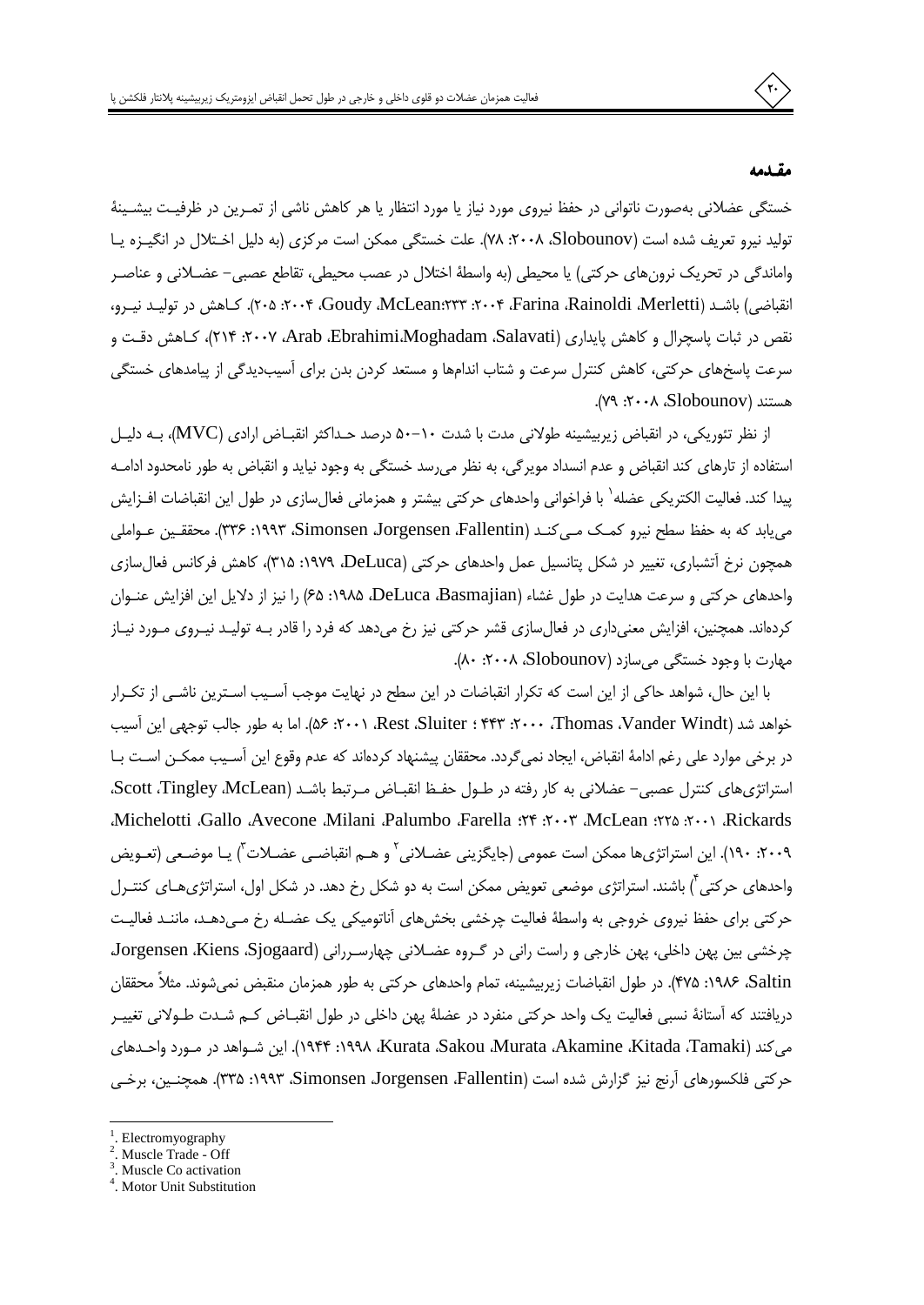تحقیقات نشان داده است که همه قسمتهای یک عضله به طور یکسان دچار خستگی نمیشـوند. آنهـا ایـن موضـوع را بـه واســطهٔ فراخــواني فضــايي غيرتصــادفي واحــدهاي حركتــي توجيــه كــردهانــد (Arendt-Nielsen ،Leclerc ،Farina، ۲۰۰۷، Madeleine ،Buttelli، ۲۰۰۷، ۲۰۰۷، Roeleveld ،Holtermann، تف)وت(های فضیایی در فعیال سیازی واحدهای حرکتی همچنین با این فرضیه که بخشهای مختلف درون عضله ممکن است در یک مهارت عملکردی بـه طـور مستقل کنترل شود، همخوانی دارد (Westgaard Jensen، ۳۳۵: ۳۳۵).

در شکل دوم، برخی محققین به وجود استراتژیهای تعویض بین واحدهای حرکتی در عضلات همکـار اشـاره کـردهانـد (Aminoff ،Mathiassen)، ۱۹۹۷، ۴۳۴). عضلات سینرژیست به طور فعالانه در طول یک انقباض مشارکت جمعی دارنـد که شامل عضلات درگیر در یک حرکت چند مفصله نیز می شود. انقباض همه عضلات در تولید نیروی خروجی بـا یکـدیگر جمع می گردد (پدیدهٔ هم انقباضی سینرژیسم) و حتی جهت بهینه سازی استقامت عضله به طور تعویضی منقـبض مـیشـوند (پدیدهٔ جایگزینی). برای مثال، نشان داده شده افرادی که یک الگوی فعالیت چرخشی بین عضلات مختلـف ارکتوراسـپاین را نشان میدهند، نسبت به افرادی که این الگو را نشان نمیدهند، زمان واماندگی طولانیتری دارنـد (Oude ،Dieen Van Toussaint Lotters ،Housheer ،Vrielink، ۲۸۸).همچنین، نشان داده شده که تفاوت در فراخوانی واحدهای حركتي در مهارتهاي مختلف انجام شده با بار مشابه ممكن است منجر بـه تفـاوت در زمـان وامانـدگي شـود (Mottram، .(١٣٨٢ : ٢٠٠٥، Enoka Semmler Jakobi

تغییر در استراتژیهای فعالسازی عضلات سینرژیست و آنتاگونیست همراه با خستگی در تحقیقات اخیر نیز مـورد تأییـد قوار گرفته است (TA۵ :۲۰۱۰ Pinto Neto Da Silva Machado Schettino Pereira، به طور نمونه، فارينـا و همکاران (۲۰۰۷) گزارش کردند که میزان تغییر در توزیع فضایی دامنـه الکترومیـوگرافی در طـول انقبـاض طـولانی عضـله ذوزنقه فوقانی با زمان واماندگی ارتباط مستقیمی دارد؛ بدین معنی که توزیع مجدد بیشتر فعالیت واحدهای حرکتـی بـا زمـان واماندگی طولانی تر مرتبط است (Farina و همکاران، ۲۰۰۷: ۲). مک لـین و گـودی ۲۰۰۴) در مـورد سـایر گـروه هـای عضلانی به نتایج مشابهی دست یافتـهانـد (۲۰۰۴، ۲۰۰۴، ۲۰۰۴، ۲۰۴). بنـابراین، تغییـر در توزیـع فضـایی دامنـه الکترومیوگرافی ممکن است بازتاب مکانیسمهای درگیر در خستگی مانند فراخوانی واحدهای حرکتی یا تعویض و جـایگزینی بخش های مختلف یک عضله بجای یکدیگر حین انقباض وامانده سـاز باشـد (Karlsson ،Roeleveld ،Holtermann، ۲۰۰۵: ۱۳۱). همچنین، مشاهده شده که افزایش مختصر در نیروی انقباضی موجب تحریک تعویض واحدهای حرکتی مـی-شود (Westad، Westad، De Lucam، Westgaard، با این وجود مکانیسمهای فیزیولوژیکی تحت أن به طوركامل شناخته نشدهاند.

اگرچه گزارشهای متعددی از فعالیت متناوب واحدهای حرکتی در عضلات همکار وجود دارد، اما اطلاعات کمی پیرامون تغییرات سطوح کلی فعالیت در بخش های مختلف یک عضله، مانند بخش های داخلی و خارجی عضله دوقلو در طول تحمـل انقباض طولانی مدت وجود دارد. بنابراین، این تحقیق بر آن شد تا این الگو را در عضلات سه سر ساقی که شامل سه عضله دوقلوی داخلی، دوقلوی خارجی و نعلی هستند، مورد توجه قـرار دهـد. در حرکـت پلانتـار فلکشـن سـه عضـله بـه صـورت سینرژیست عمل می کنند، اما اَنها دارای ترکیب نوع تار عضلانی و ویژگیهای ساختاری متفاوتی هستند. عضـله نعلـی یـک

 $<sup>1</sup>$ . Farina et al</sup>

<sup>&</sup>lt;sup>2</sup>. McLean & Goudy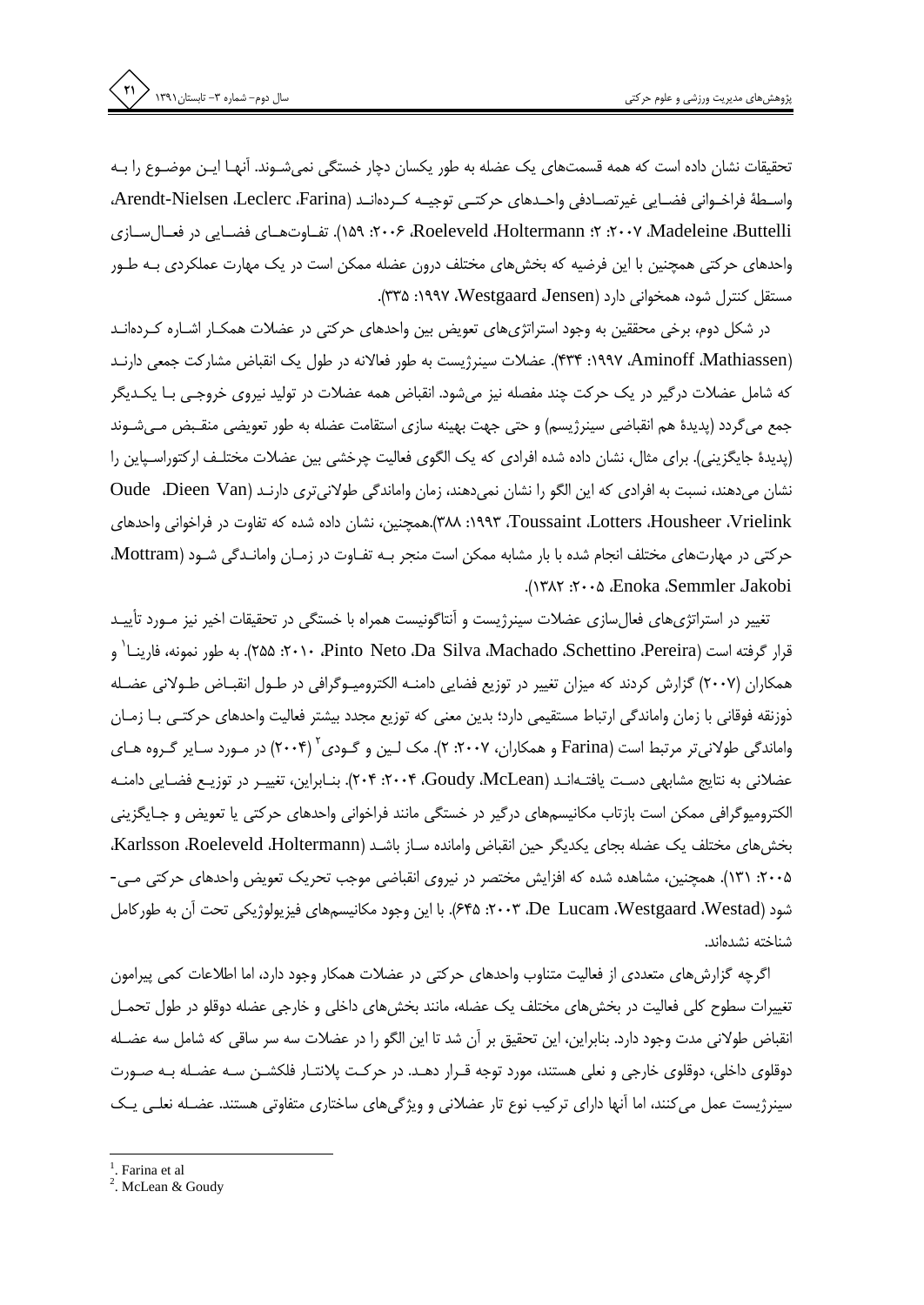عضله تک مفصلی است که سر ثابت آن از سر نازک نی منشاء می5یرد و دارای تارهای غالب نوع I کندانقباض است (تقریبـاً ۹۰٪). اما دو عضله دوقلوی داخلی و خارجی از نوع دومفصلی بوده و از کندیلهای داخلی و خارجی ران منشـاء مـی5یرنـد و دارای تعداد تقریباً برابری از تارهای نوع I و II میباشند. هر دو عضله از طریق تانــدون آشـیل بــه اسـتخوان پاشــنه متصـل می،شوند. ساندرکاک و ماس ٔ (۲۰۰۹) گزارش کردند که علی رغم وجود بافت پیوندی قوی بین عضلات سینرژیست گروه سه سر ساقی آنها عملکرد مستقلی از یکدیگر دارند (Maas ،Sandercock، ۲۰۰۹، ۱۸۴). تاماکی و همکـاران <sup>۱</sup> (۱۹۹۸) رابطـهٔ درونی بین عضلات سینرژیست سه سرساقی در طول (۲۱۰ دقیقه) انقباض کم شدت وامانده ساز (۸۱۰/ MVC) مورد بررسی قرار دادند. اًنها فعالیت متناوب عضلات سینرژیست را بـه شـکل مکمـل بـین عضـلات گاسـتروکنمیوس داخلـی، خـارجی و سولئوس نشان دادند و پیشنهاد کردند که این الگوی متناوب فعالیت در عضلات سینرژیست ممکـن اسـت نیـاز بـه افـزایش فراخوانی یا فرکانس آتشباری واحدهای حرکتی در عضلات همکار را کاهش دهد (Tamaki و همکاران، ۱۹۹۸: ۱۹۴۳).

از طرف دیگر، نتایج تحقیقات مختلف نشان داده که میزان فعالیت این سه عضله بهصورت همکار تاحد زیادی بـه زاویـهٔ مفاصل ران، زانو و مچ پا وابسته است. مثلاً تاماکی و همکاران (۱۹۹۷) نتیجه گرفتند که عضـله دوقلـو در وضـعیت ایسـتاده (اکتنشن زانو و ران) و عضله نعلی در وضعیت نشسته (۹۰ درجه فلکشن ران و زانو) فعـالتـر مـیباشـند و بـار کـار غالـب را متحمل مي گردند (Kitada ،Tamaki، Kurata ،Sakou ،Akamine ،Kitada، Tamaki، ١). در وضعيت ايستاده، عضـلةَ تيبيـاليس قدامی نیز مهمترین أنتاگونیست پلانتار فلكشن گاستروكنميوس محسوب میشود كه این هم انقباضی موجب ثبـات مفصـل مچ پا می گردد، اما بعید به نظر می رسد که در انقباض پلانتار فلکشـن تـأثیر قابـل ملاحظـهای روی خسـتگی داشـته باشـد (Tamaki و همکاران، ۱۹۹۸: ۱۹۴۳).از این رو، با توجه به نقش کم عضله نعلی و تیبیـالیس قـدامی در پلانتـار فلکشـن در وضعیت ایستاده، در این تحقیق تنها فعالیت دو عضله دوقلوی داخلی و خارجی مـورد بررسـی قـرار گرفـت. در نهایـت، ایـن تحقیق قصد دارد فعالیت متناوب عضلات دوقلوی داخلی و خارجی در طول تحمـل انقبــاض ایزومتریــک زیربیشـینه پلانتــار فلکشن مچ پا مورد بررسی قرار دهد. در این تحقیق، از وزن بدن به صورت عملکرد طبیعی به عنوان درصـد MVC کـه در تحقیقات قبلی مدنظر قرار نگرفته است، استفاده شد. همچنین، استراتژی تعویض بین دو بخش از یک عضـله کـه از نظـر عصب گیری و نوع تار تقریباً مشابه می باشند، بررسی شده است.

### روش شناسی تحقیق

**آزمودنیها:** آزمودنیها ۱۲ داوطلب مرد سـالم غیـر ورزشـکار فعـال بـا میـانگین سـنی ۲۲/۴۳ ± ۲۲/۲۲ سـال، میـانگین قـد ۲/۳۴±۱۷۷/۳۳ سانتی متر و میانگین وزن ۶۹/۲۲ ±۶۹/۲۲ کیلوگرم بودند. قبل از اجرای تحقیق پرسشنامه اطلاعـات پزشـکی، فعالیت بدنی و فرم رضایت نامه توسط آزمودنیها تکمیل شد و آنها در یک جلسهٔ توجیهی با اهداف و جزئیات برنامه تحقیـق و اجرای تست به شکل صحیح آشنا شدند. این افراد سابقهٔ هیچگونه بیماری عصبی– عضلانی، درد و ناراحتی یا عمل جراحی در اندام تحتانی نداشتند. کلیهٔ آزمونها و اندازهگیریهای در یک مرحله انجام شدند. چــون فعالیـت عضــلات پــای غیربرتــر أزمودنيها كمتر از پاي برتر است، محققين جهت دقيقتر شدن نتايج حاصل از تحقيق، پروتكل را روى پاي غيربرتـر انجــام دادند.

<sup>&</sup>lt;sup>1</sup>. Sandercock & Maas

<sup>&</sup>lt;sup>2</sup>. Tamaki et al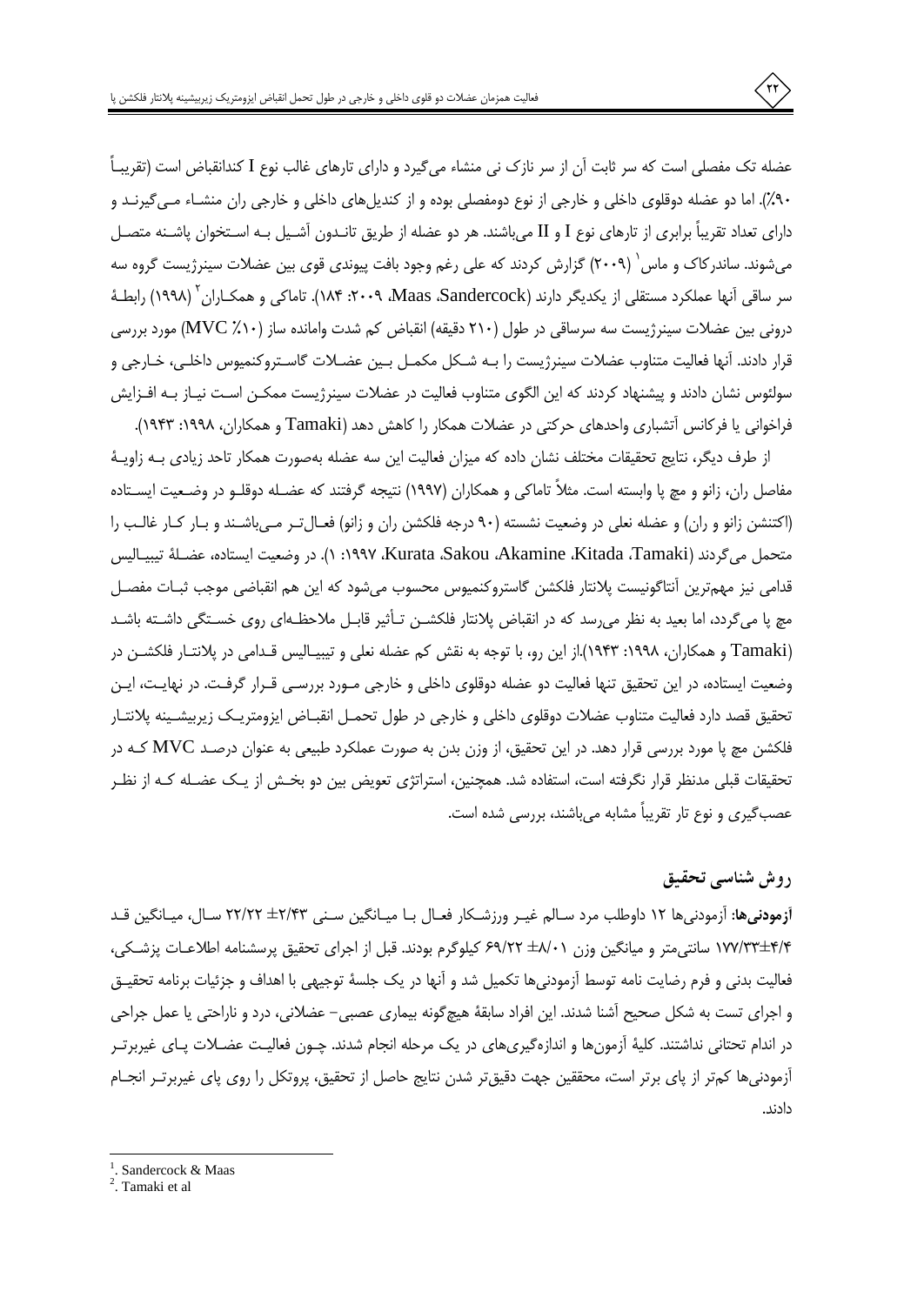**گرم کردن:** در این تحقیق از یک پروتکل عمومی گرم کردن به روش ترکیبی استفاده گردید. بـه ایـن شـکل کـه ابتـدا آزمودنیها به مدت ۱۰ دقیقه با ۵۰ درصد ضربان قلب بیشینه میدویدند. سپس ۵ دقیقه حرکات کششی عمومی کل بـدن را اجرا می کردند. در نهایت، آزمودنیها ۵ تکرار دوی سرعت ۳۶ متر را با یک دقیقه استراحت بین هرکدام اجرا می کردند.

اندازهگیری الکترومیوگرافی: بـرای الکترومیـوگرافی از دسـتگاه Muscle Tester هشـت کانالـه مـدل ME3000p8 ساخت شركت Mega Electronic فنلاند استفاده شد. فاصلهٔ بین الكترودها دو سانتی متر بـود و مكـان الكترودهـا طبـق منابع قبلي (Kouzaki و همكـاران، ۲۰۰۴: ۲۱۲۳: Tamaki و همكـاران، ۱۹۹۸: ۱۹۴۶) و دسـتورالعمل شـماتيك برنامـه Megawin ver.2.4 روی بخش میانی شکم عضله گاستروکمینیوس بخش داخلی و خارجی پای غیربرتر مشخص شـده و سپس الکترودها به نقاط مورد نظر متصل شدند. برای کاهش امیدانس الکتریکی در محل اتصال لیـدها، ابتـدا موهـای زایـد پوست از بین برده شد، سپس با یک سمباده نرم بهصورت یک طرفه لایه مرده پوست برداشته شد و سپس پوست با اسـتفاده از یک پنبه آغشته به الکل کاملاً تمیز شد. معیار رسیدن به سطح مطلوب امپدانس پوست (مقاومت کم) ایـن بـود کـه رنـگ پوست به حالت قرمز روشن درآید. برای رسیدن پوست به شرایط امپدانس الکتریکی ثابت، پنج دقیقه زمان صرف شد. سپس، از ليدهاي ژل مرطوب Ag و AgCl نوع SkinTact(F55) استفاده شد.

برای کاهش نویز، سایر دستگاههای برقی از دستگاه اندازهگیری دور نگه داشته شد. الکترومیوگرافی در هنگام انجام تست انقباض ایزومتریک زیربیشینه توسط اّزمودنیها اندازهگیری شد. برای ایجاد هماهنگی بین انجام تست انقباض ایستای ارادی و اندازهگیری الکترومیوگرافی، از اًلارم صوتی دستگاه الکترومایوگرافی برای شروع و خاتمـه انقبـاض اسـتفاده شـد. سـیگنال الكتروميوگرافي دريافت شده توسط الكترودها به كمك يك پيش تقويت كننده differentialAnalog مـدل Megawin با Wega Electronic ساخت كارخانهMega Electronic فنلاند بـا محـدوده فركـانس High pass) ۸ الساخت كارخانه pass) تقويت شـد. سـپس توسـط مبـدل آنـالوگ/ديجيتـال (A/D) ١٢بيـت هشـت كانالـه بـا حساسـيت ٣ ميكروولـت و ۲/۹۵ Resolution میکروولت نوع ۱۱۰dbاساخت همان کارخانه سمپلینگ شده و توسط کابل نوری به کامپیوتر منتقل شد.

شیوهٔ اجرای کار: بدلیل مناسب بودن تست انقباض ارادی ایزومتریک جهت ارزیابی خستگی عصـبی- عضـلانی، از ایـن روش استاتیک استفاده شد. برای این منظور، آزمودنی روی لبهٔ یک سازهٔ بتنی قابل حمـل و نقـل بـه ارتفـاع۲۰ سـانتی متـر می|یستاد. به این دلیل، از پلانتار فلکشن مچ پا در وضعیت ایستاده استفاده شد که تحقیقات قبلی نقش بیشتر عضلات دوقلـو نسبت به نعلی را در پلانتار فلکشن در وضعیت ایستاده (زاویه ۱۸۰ درجه مفصل زانو) نسبت به حالت نشسته (زاویه ۹۰ درجـه مفصل زانو) تأييد كرده بودند (Tamaki و همكاران، ١٩٩٧: ٣). در اين وضعيت، جهت حفظ تعادل و حداقل حركات انحرافي فرد از جلو یکی از انگشتان دستان خود را در وضعیت بازوی کشیده و ۹۰ درجه فلکشن شانه به تکیه گاهی چسبانده بـود. در این وضعیت، فرد هیچگونه مزیتی جهت انتقال وزن خود به تکیه گاه نداشت. وضعیت بدن تا حـد امکــان عمــود نگــه داشــته میشد. جهت دستیابی به حداکثر خستگی عصبی– عضلانی پس از برقراری وضعیت صحیح ابتدا اَزمـودنی تعـداد ۵۰ تکـرار حرکت پلانتار فلکشن را در کل دامنه حرکتی و در مدت ۱ دقیقه انجام میداد و پس از تکرار آخر با فرمان محقــق و صــدای دستگاه پلانتار فلكشن مچ پا را با تحمل وزن در انتهاى دامنهٔ حركتى انجام داده و اين وضعيت را بـه مـدت ۶۰ ثانيـه حفـظ می کرد.

**پردازش سیگنال:** جهت بررسی میزان فعالیت هر عضله در این تحقیق از شاخص بار کار هر عضله با توجـه بـه مجمـوع انتگرال الکترومیوگرافی و میزان IEMG هر عضله استفاده شد. برای پردازش سیگنال و محاسـبهٔ شـاخصهـا از نــرم افــزار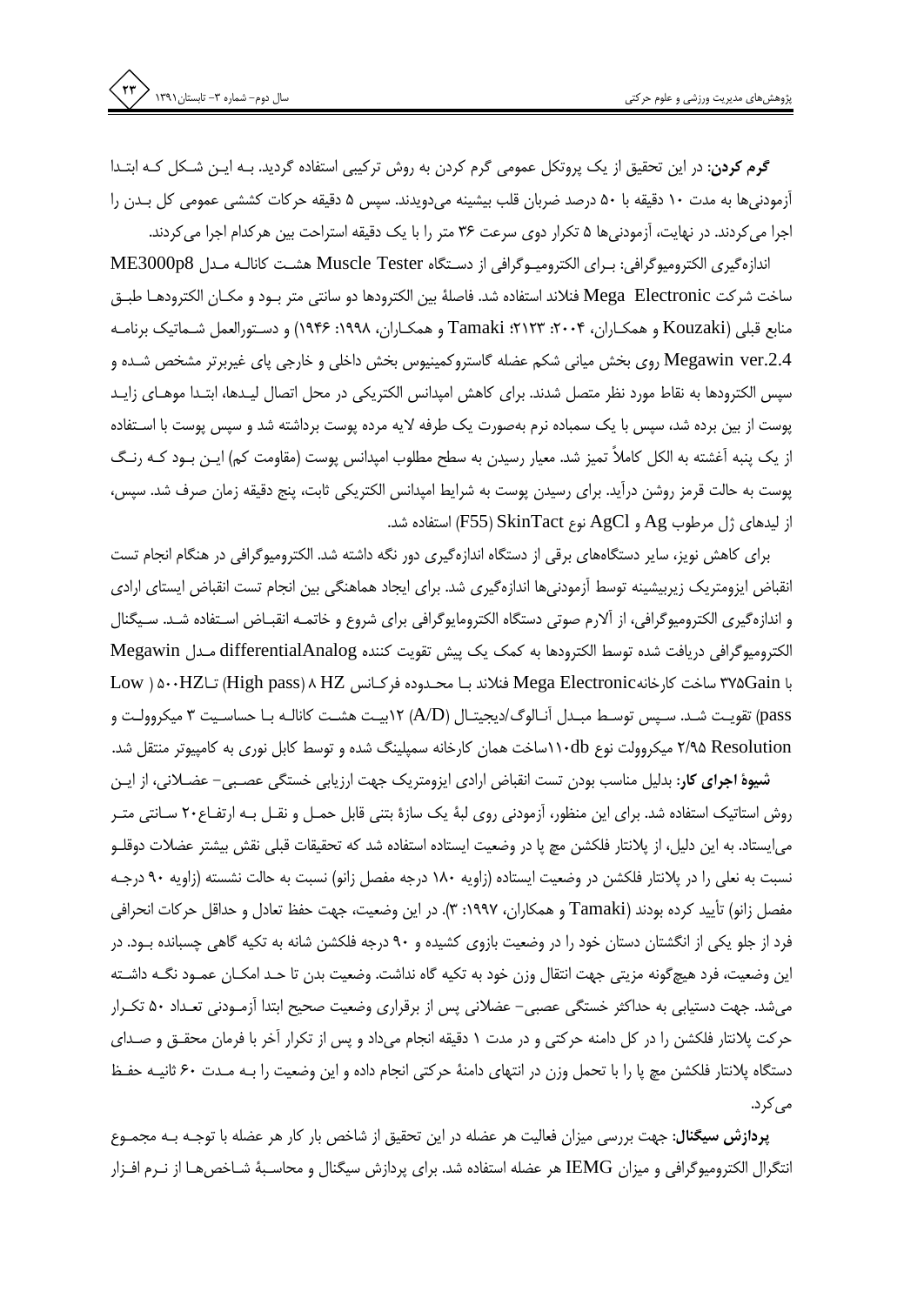Megawin ver.2.4 طراحی شده توسط شرکت Mega Electronic استفاده شد. بـرای کـاهش نـویز و کـراس تالـک سیگنال ابتدا سیگنال از طریق الگوی RMS اصلاح شد. سپس از طریق محاسبه سهم هر ورودی کانال در مجموع انتگرال ورودی دو کانال میزان بار کار هر عضله محاسبه شد. این شاخصها بهصورت درصد فعالیت عضله از کل کار تبدیل شد و در هر ۱۰ ثانیه از انقباض نیز به کمک Marker های نرم افزار مربوطه اندازهگیری شد.

تجزیه و تحلیل آماری: جهت بررسی تغییرات تناوبی فعالیت بخش داخلی و خارجی عضله گاسـتروكنمیوس ابتـدا نسـبت انتگرال الكتروميوگرافي (IEMG) بخش خارجي به داخلي (LG/MG) محاسبه گرديد. سـپس، از آزمـون تحليـل واريـانس اندازهگیریهای مکرر و تحلیل کوواریانس با توجه به تفاوتهای فردی بین آزمودنیهـا در نسـبت انتگـرال الکترومیـوگرافی (LG/MG) در ۵ ثانیه ابتدایی انقباض وامانده سـاز، اسـتفاده شـد. عـلاوه بـراین، جهـت بررسـی جانشـینی بـین عضـلات سینرژیست ضریب همبستگی پیرسون بین میزان IEMG گاستروکنمیوس داخلـی و خـارجی در هـر بلـوک ۱۰ ثانیـهای از انقباض محاسبه گردید. سطح معنیداری P≤۰/۰۵ در نظر گرفته شد و برای تجزیه و تحلیل دادههـا از نـرم افـزار ( ver.16 SPSS) استفاده شد.

## نتايج تحقيق

 $\left( r\right)$ 

جدول ١ شاخصهاى توصيفي مجموع انتگرال الكترميوگرافي (IEMG) عضله گاستروكنميوس و IEMG بخـش داخلـي و خارجی آن را در هر ۱۰ ثانیه از انقباض وامانده ساز نشان میدهد.

| حداكثر      | حداقل      | SD                                                               | ميانگين                                          | متغير                                         | زمان           |
|-------------|------------|------------------------------------------------------------------|--------------------------------------------------|-----------------------------------------------|----------------|
| ۸۱۱۶        | <b>YAA</b> | $Y - YY/X$                                                       | <b>۴۲۸۴/V</b>                                    | مجموع انتگرال الكترميوگرافي عضله گاستروكنميوس |                |
| ۵۳۹۹        | ۲۸۱        | 1497/2                                                           | $\mathbf{Y} \cdot \cdot \mathbf{Y} / \mathbf{Y}$ | انتگرال الكترميوگرافي بخش داخلي گاستروكنميوس  | ۰ تا ۱۰ ثانیه  |
| 510Y        | ۳۵۰        | $\gamma \cdot \gamma/\Delta$                                     | 7717/4                                           | انتگرال الكترميوگرافي بخش خارجي گاستروكنميوس  |                |
| ۸۴۰۸        | ۶۱۲        | ۳۱۲۴/۴                                                           | 4.94/7                                           | مجموع انتگرال الكترميوگرافي عضله گاستروكنميوس |                |
| <b>۴۹۷۴</b> | ۲۲۲        | ۱۴۹۵/۴                                                           | 1117/8                                           | انتگرال الكترميوگرافي بخش داخلي گاستروكنميوس  | ۱۰ تا ۲۰ ثانیه |
| 55'         | ۳۲۴        | ٢١۶١/٢                                                           | ۲۲۸۱/۶                                           | انتگرال الكترميوگرافي بخش خارجي گاستروكنميوس  |                |
| ۹۳۲۶        | ۴۹۴        | ٣٣١٧/٣                                                           | 410.18                                           | مجموع انتگرال الكترميوگرافي عضله گاستروكنميوس |                |
| ۵۶۲۷        | ۱۹۲        | 191.7                                                            | 198/1                                            | انتگرال الكترميوگرافي بخش داخلي گاستروكنميوس  | ۲۰ تا ۳۰ ثانیه |
| ۶۴۵۹        | ۳۰۲        | $\mathbf{Y} \cdot \mathbf{Y} \cdot / \mathbf{Y}$                 | $\gamma \gamma \cdot \gamma \gamma$              | انتگرال الكترميوگرافي بخش خارجي گاستروكنميوس  |                |
| ۹۳۴۳        | ۴۷۲        | $\mathbf{r} \cdot \mathbf{\Delta} \mathbf{\Lambda} / \mathbf{r}$ | 512018                                           | مجموع انتگرال الكترميوگرافي عضله گاستروكنميوس |                |
| <b>AATA</b> | ۲۰۴        | $\mathcal{M} \cdot \mathcal{F}/\mathcal{A}$                      | 197Y                                             | انتگرال الكترميوگرافي بخش داخلي گاستروكنميوس  | ۳۰ تا ۴۰ ثانیه |
| 5155        | ٢۶٨        | 1778/9                                                           | 1981/8                                           | انتكرال الكترميوكرافي بخش خارجي كاستروكنميوس  |                |

|  |  |  |  | جدول ۱. شاخصهای توصیفی IEMG بخش داخلی و خارجی عضله گاستروکنمیوس و مجموع أنها در هر ۱۰ ثانیه از انقباض |  |  |  |  |  |
|--|--|--|--|-------------------------------------------------------------------------------------------------------|--|--|--|--|--|
|--|--|--|--|-------------------------------------------------------------------------------------------------------|--|--|--|--|--|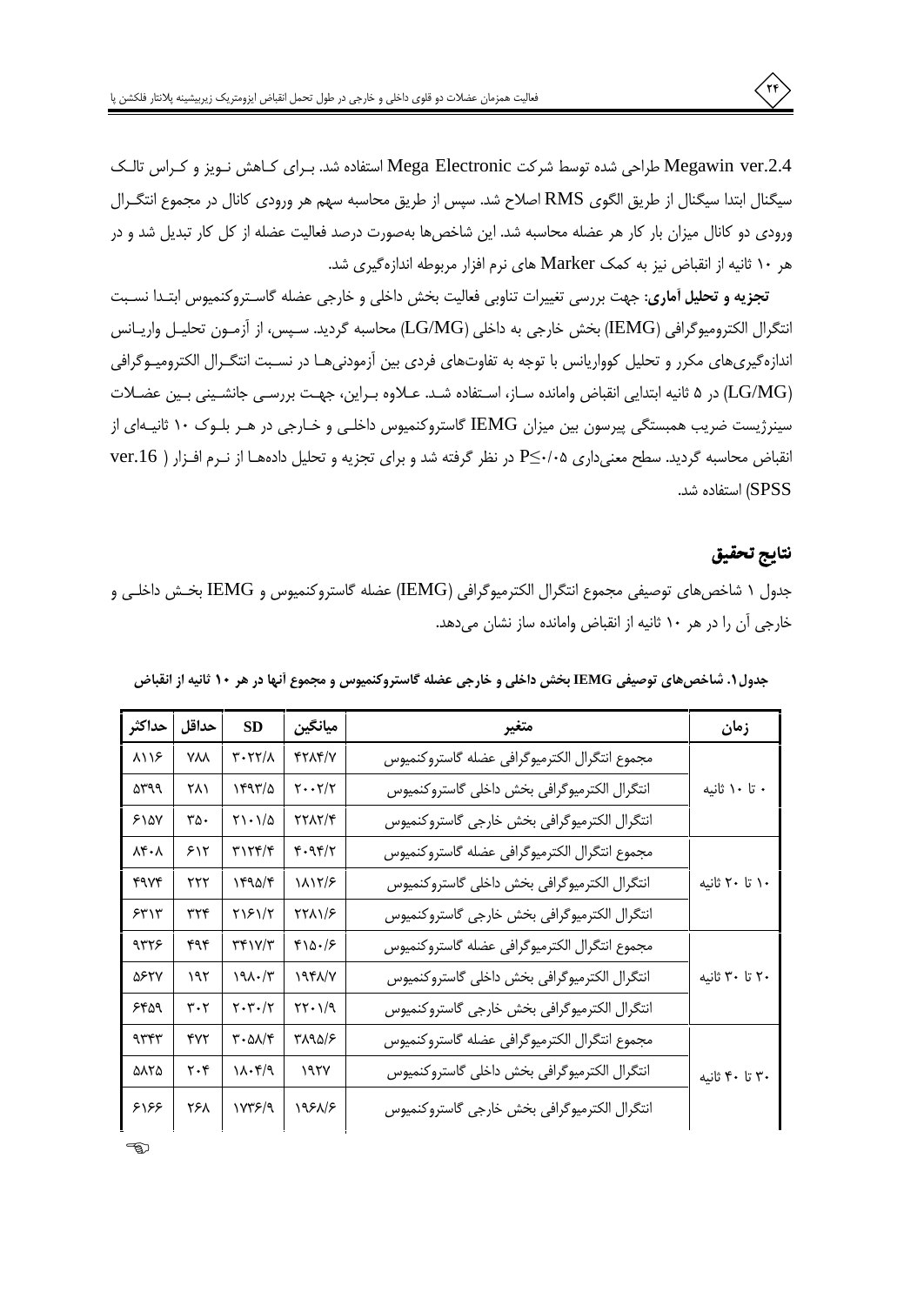| 9714        | ∕ ۹۶ | ٣١۶٧/٢                    | $f \cdot 17/\lambda$          | مجموع انتگرال الكترميوگرافي عضله گاستروكنميوس |                |
|-------------|------|---------------------------|-------------------------------|-----------------------------------------------|----------------|
| <b>AYAF</b> | ٢٩٣  | 1858/۲                    | 1970/V                        | انتكرال الكترميوكرافي بخش داخلي كاستروكنميوس  | ۴۰ تا ۵۰ ثانیه |
| ۵۶۲.        | ۴۴۵  | ١۶٩۵/٣                    | $Y \cdot Y \lambda / \lambda$ | انتكرال الكترميوكرافي بخش خارجي كاستروكنميوس  |                |
| <b>MAY</b>  | ۷۵۵  | ٣٣٧۶/٩                    | $Y - YY/Y$                    | مجموع انتگرال الكترميوگرافي عضله گاستروكنميوس |                |
| ۵۵۶۷        | ۲۵۳  | $Y \cdot Y^{\mu}$         | $\frac{8}{100}$               | انتكرال الكترميوكرافي بخش داخلي كاستروكنميوس  | ۵۰ تا ۶۰ ثانیه |
| 5.4         |      | $+776$ $\frac{1000}{500}$ |                               | انتگرال الكترميوگرافي بخش خارجي گاستروكنميوس  |                |

جدول ۲ نتایج ضریب همبستگی سهمی در بررسی ارتباط بین انتگرال الکترومیوگرافی دو بخش داخلی و خـارجی عضـلهٔ گاستروکنمیوس در هر ۱۰ ثانیه از انقباض وامانده ساز نشان میدهد.

جدول ۲. ضریب همبستگی سهمی بین دو بخش داخلی و خارجی عضله گاستروکنمیوس در هر ۱۰ ثانیه از انقباض

| ارتباط بین IEMG بخش خارجی و داخلی عضله گاستروکنمیوس در طول ۲۰ ثانیه انقباض | شاخص ها                    |                       |                        |                          |               |               |
|----------------------------------------------------------------------------|----------------------------|-----------------------|------------------------|--------------------------|---------------|---------------|
| ۵۰ تا ۶۰ ثانیه                                                             | ۴۰ تا ۵۰ ثانیه             | ۳۰ تا ۴۰ ثانیه        | ۲۰ تا ۳۰ ثانیه         | ۱۰ تا ۲۰ ثانیه           | ۰ تا ۱۰ ثانیه |               |
| $\cdot$ /۲۸۱                                                               | $.$ / $.$ ۴۵               | $-\cdot/\cdot\lambda$ | $-\cdot/\sqrt{r}\cdot$ | $-\cdot/\Delta$ $\gamma$ | $-\cdot$ /۳۷۸ | ضريب همبستگى  |
| $\cdot$ /۴۳۲                                                               | $\cdot$ /9 $\cdot$ $\cdot$ | .195V                 | $\cdot$ /Y $\cdot$     | .1179                    | $\cdot$ /۲۸۱  | سطح معنی داری |

همانطور که در جدول ۲ ملاحظه میشود، بین انتگرال الکترومیوگرافی بخش داخلی و خارجی عضله گاستروکنمیوس در ۱۰ ثانیه اول، دوم، سوم و چهارم ارتباط معکوسی وجود دارد. اما در ۱۰ ثانیه پنجم و ششم این ارتباط مثبت میشـود. مقـادیر هیچ یک از این ضرایب همبستگی از نظر آماری معنیدار نمیباشد.

جدول ٣. نتايج تحليل واريانس اندازه گيري مكرر و تحليل كوواريانس نسبت انتگرال الكتروميوگرافي(LG/MG) در ١٠ ثانيه از انقباض

| سطح معنی داری                       |       | درجه أزادى | شرايط                                                      | متغير                                               |
|-------------------------------------|-------|------------|------------------------------------------------------------|-----------------------------------------------------|
| $*$ ./. $*$                         | ۲/۶۶۵ |            | زمان انقباض                                                | نسبت انتگرال الكتروميوگرافي                         |
| $*$ $\cdot$ $\cdot$ $\cdot$ $\cdot$ | 5/670 | ۵          | زمان انقباض × نسبت<br>LG/MG)IEMG) در ۵ ثانیه اول<br>انقباض | بخش خارجی نسبت به داخلی<br>در هر ۱۰ ثانیه از انقباض |

در سطح ۰/۰۵–P $\leq$ معنى دار است.

نتايج تحليل واريانس اندازهگيري مكرر و تحليل كوواريانس نشان ميدهد كه بين نسبت LG/MG در ۶ بازهٔ زمـاني ۱۰ ثانیهای از انقباض وامانده ساز با کنترل مقادیر اولیهٔ این نسبت در ۵ ثانیـه ابتـدایی تفـاوت معنـیداری وجـود دارد. نمـودار ۱ تغییرات این نسبت را در طول انقباض نشان میدهد.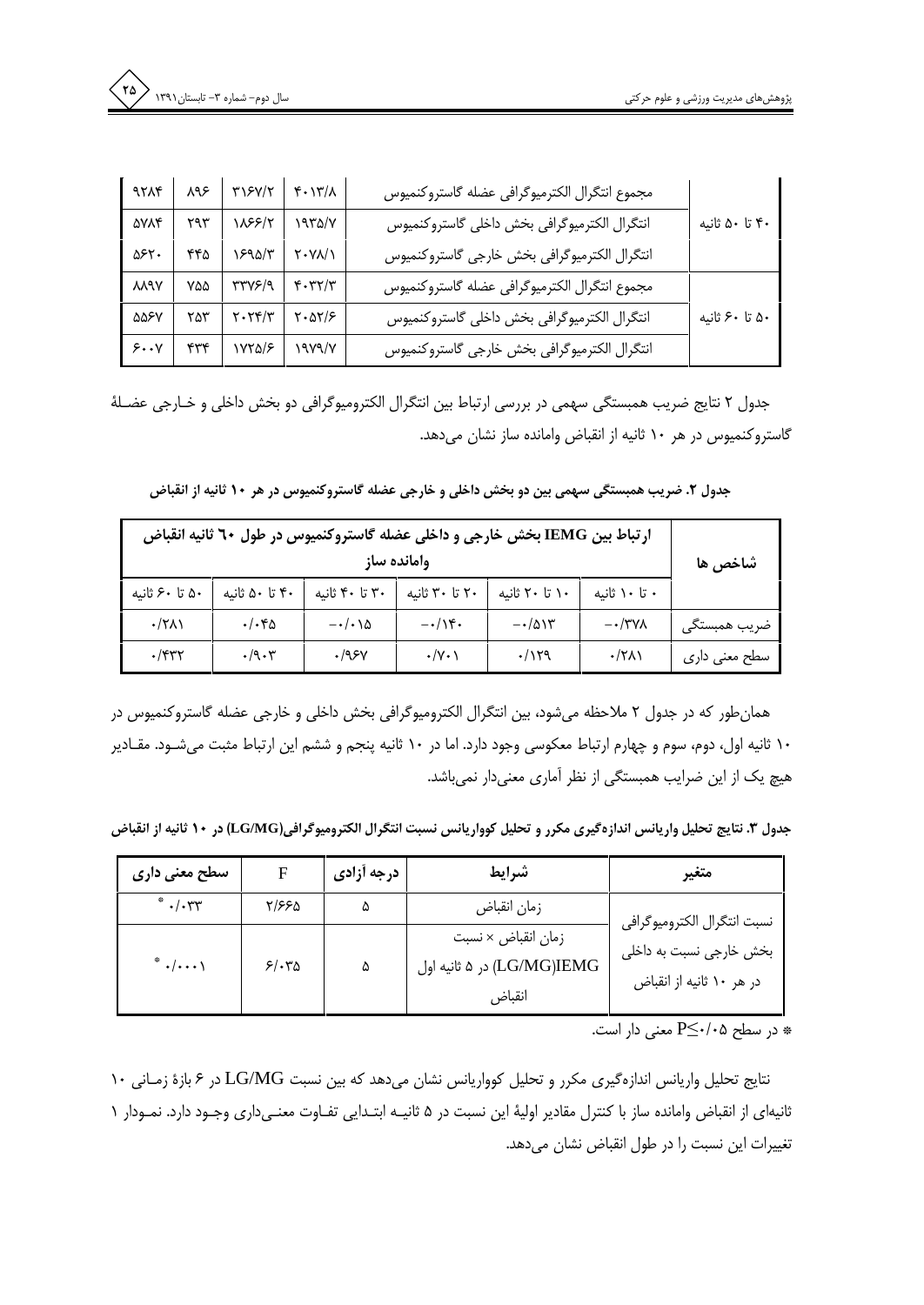

نمودار ١. نسبت انتگرال الكتروميوگرافي بخش خارجي به بخش داخلي عضله گاستروكنميوس در طول انقباض وامانده ساز

همانطور كه در نمودار ١ ملاحظه مىشود، نسبت انتگرال الكتروميوگرافى LG/MG در طول ۶۰ ثانيه انقباض استاتيك متغیر است. در شروع، انقباض بیشترین مقدار را دارد و در طول ۱۰ ثانیه دوم و سوم کاهش یافته و در ۱۰ ثانیه چهارم مجدداً افزایش می یابد. سپس، در ۱۰ ثانیه پنجم کاهش و در ۱۰ ثانیه ششم افزایش می یابد.

# بحث و نتيجه گيري

یافتههای این تحقیق نشاندهندهٔ تغییرات معنیدار در نسبت فعالیت بخش داخلی و خارجی عضله گاستروکنمیوس با اسـتفاده از تحلیل واریانس اندازهگیری مکرر و تحلیل کوواریانس بود. این یافته حاکی از وجود الگـوی تنـاوبی در فعالیـت دو بخـش عضله مذكور مىباشد.

پدیدهٔ جانشینی بین عضلانی و درون عضلانی در بسیاری از تحقیقات گذشته در عضلات شانه، عضلات ساق یا وعضلات جویدن و عضلات حرکت دهنده کتف مورد تایید قرار گرفته است (Farella و همکـاران، ۲۰۰۹: ۱۹۰؛ McLean Borstad Navalgund Szucs :191 : 7. 0 Kouzaki Yoshitake Shinohara : 7. 1. 1. 3. 3. ٢٠٠٩: ٢٨٧: Shinohara ،Kouzaki، ٢٠٠٩: ٢٠١٥: Holtermann، و همكاران، ٢٠٠۵: ١٣١). همان طور كه قـبلاً اشـاره شد، فعالیت تناوبی واحدهای حرکتی یک عضله (پدیده جانشینی درون عضلانی) به واسطهٔ افزایش واضح در تنـاوب کـاهش فعاليت يک عضله، بدون كاهش يا افزايش جبراني همزمان در سـاير عضـلات آگونيسـت مشـخص مـي شـود (Kouzaki، Shinohara، ۲۰۰۶: ۲۰۱۸). به طور جالب توجهی فعالیت تناوبی تنها در آزمودنیهایی که زمان واماندگی طولانیتری دارند، مشاهده می شود. بنابراین، بسیاری از محققین معتقدند که خستگی عضلانی مے توانـد تحـت تـأثیر الگـوی فعالیـت تنـاوبی واحدهای حرکتی عضله قرار گیرد (Shinohara Kouzaki، ۲۰۰۶: ۷۱۸).

اما دیگر الگوی خاص فعالیت عضلانی حین خستگی که موضوع تحقیق حاضر نیز بود، الگوی تناوبی مشخص در فعالیت عضلات سینرژیست میباشد که در مورد بسیاری از گروههای سینرژیست مانند اکستنسورهای زانو (Sjogaard و همکاران، ۱۹۸۶: ۲۷۵: Shinohara و همکاران، ۲۰۰۹: ۱۹۱) و اکستنسورهای مچ یا (Tamaki و همکاران، ۱۹۹۸: ۱۹۴۳) در طـول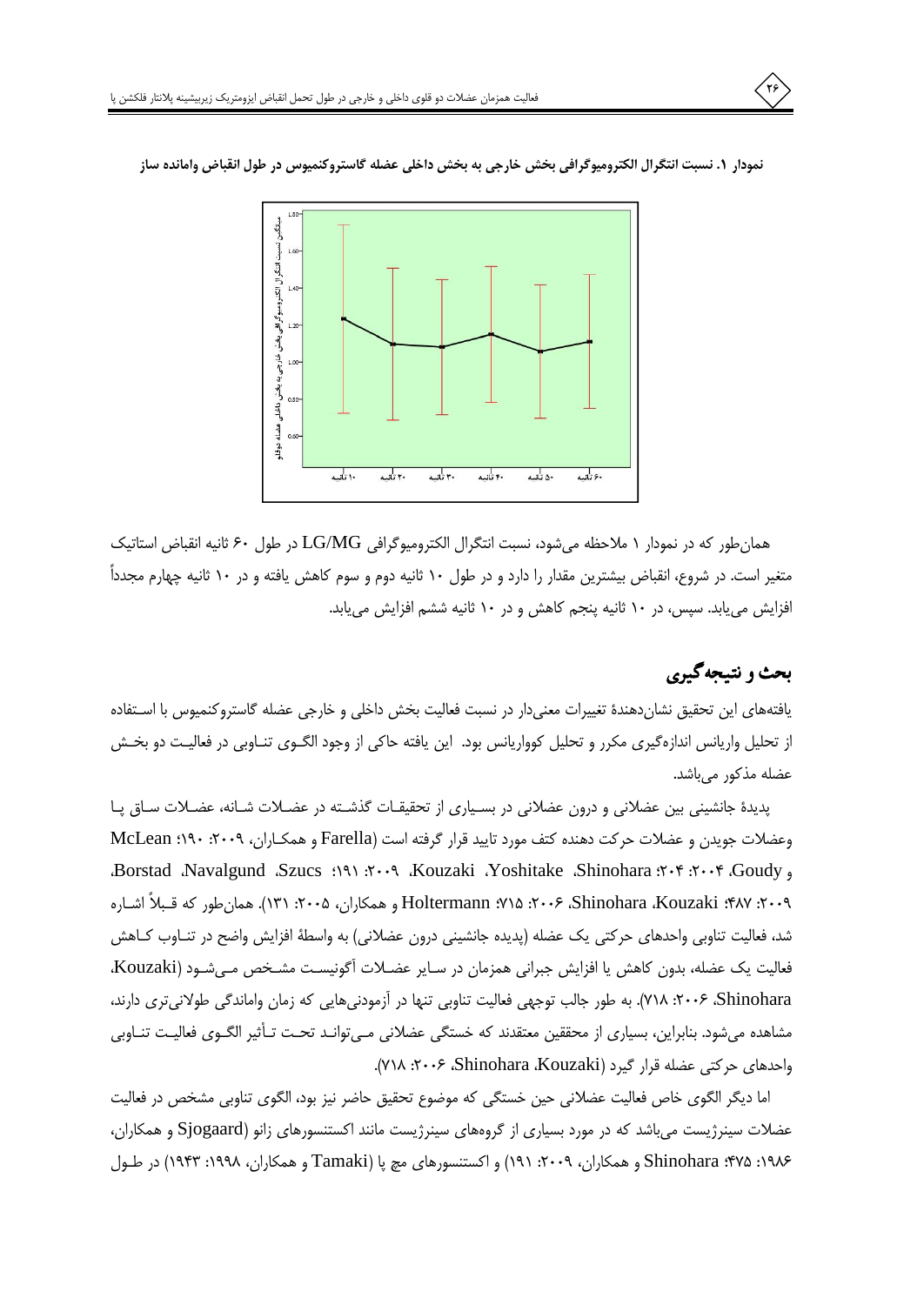انقباضات کم شدت ایزومتریک مشاهده شده است. این مکانیسم نسبت به مکانیسم قبلی قابل تشخیص تر می باشد، به طوری که با فعال شدن یک عضله عضله دیگر به حالت خاموش در می آید (۱۳۹۰ Froka ،Kutzscher ،Semmler).

كوزاكي و همكارانش `` (٢٠٠٢) غيرارادي بودن اين پديده را بـه اثبـات رسـاندند (Masani ،Shinohara ،Kouzaki، Fav :۲۰۰۲ ،Fukunaga ،Kanehisa، در تحقیق دیگری نیز کوزاکی و همکارانش (۲۰۰۳) همچنین مشخص کردند ک حتی در طول انقباضات بسیار کم شدت (۲/۵ درصد MVC) نیز گردش خون موضعی به وسیله فعالیت تناوبی عضلات نقص مے شـود (Kouzaki، Tachi ،Masani ،Shinohara ،Kouzaki، ۲۰۰۳، ۴۹). جالـب آن کـه لـرزش همراه خستگی نیز به وسیلهٔ مکانیسم مذکور تنطیم مے شـود (۲۰۰۴، Fukunaga Masani Shinohara ،Kouzaki؛ ٢١٢١). يافتهها نشان مي دهد كه مكانيسم فعاليت تناوبي عضلات سينرژيست نيز با خستگي ارتباط دارد. با اين حال، ارتبـاط این پدیده با خستگی عضلانی به طور واضح مشخص نیست (Kouzaki و همکاران، ۲۰۰۴: ۲۱۲۹) و مکانیسم آن تـاکنون به طور دقیق شناخته نشده است.

انوکا و استوارت` (۱۹۹۲) پیشنهاد کردهاند که تفاوت در زمان واماندگی بین افراد به واسطهٔ وجود تفـاوتهـای فـردی در الگوی تناوب عضلات ستنرژیست میباشد (Stuart ،Enoka، ۱۹۹۲: ۱۶۳۱). دیــن وان و همکــاران <sup>۲</sup> (۱۹۹۳) ارتبــاط بــین زمان واماندگی و وجود الگوی فعالیت تناوبی در عضلات ارکتوراسپاین چـپ و راسـت را حـین راسـت کـردن کمـر در هفـت آزمودنی تأیید کردهانـد (Dieen Van و همکـاران، ۱۹۹۳: ۳۸۸). کـوزاکی و شـیموهارا ۲۰۰۶) ایـن الگـو را در عضـلات سینرژیست اکستنسور زانو تمام آزمودنیهای خود (۴۱ نفر) تحت شدت ۲/۵ درصـد MVC مشــاهده کردنـد. آنهـا گــزارش کردند که فرکانس این الگوی تناوبی با کاهش خستگی در آزمودنی ها مرتبط است (Shinohara ،Kouzaki، ۲۰۰۶: ۲۱۵).

هرچند این تناوب موجب افزایش ویژه در فعالیت عضلهای میشود که بیشتر فعال است، اما منجر به کاهش خسـتگی در سایر عضلاتی که فعالیت اندکی دارند میشود. بنابراین، تناوب مکـرر در فعالیـت عضـلات منجـر بـه کــاهش کلـی فعالیـت عضلانی و به دنبال آن کاهش نیاز به ریکاوری، قابلیت تحریک سلول عضلانی، انتقال مواد حاصل از انقباض و عمـل آوران نوع I مي شود.

وقوع تناوب در فعالیت عضلات سینرژیست در طول انقبـاض را مـی تـوان ایـن گونـه توجیـه کـرد کـه هنگـام خسـتگی تحریکپذیری سلولهای عضلانی– به واسطهٔ کاهش پتاسیم و افزایش آب بین سلولی کـاهش مـی،ابـد کـه خـود موجـب خستگی محیطـی مـی.شــود (۱۴۱۴، ۱۴۰۴، McKenna ،Carey ،Fairweather ،Medved ،Aughey ،Leppik). از طرف دیگر، بسیاری از محققین عمده کاهش در نیروی تولیدی عضله را بواسطه کاهش تحریک نرونهای حرکتی آلفا– نــه به دلیل کاهش درون داد تحریکی کورتکس حرکتی بلکه به دلیل کاهش درون داد تحریکی اعصاب آوران– ذکـر کـردهانـد (Shinohara ،Kouzaki، ۲۰۰۶: ۷۱۹). برای مقابله با این مسأله، مکانیسمهای معمولی مانند افـزایش در نــرخ أتشــباری واحدهای حرکتی، افزایش تعداد واحدهای حرکتی فراخوانی شده و همزمانی آنها، به کـار گرفتـه مـی.شـود. تعـداد واحـدهای فراخوانی شده در شروع انقباض زیربیشینه به قدرت انقباضی بستگی دارد، اما در ادامـه انقبـاض بـا کـاهش نیـروی تولیـدی واحدهای فراخوانده شـده افـزایش مـی یابـد (Luca ،Adam، ۲۰۰۵، ۲۶۸؛ Petersen ،Todd ،Gandevia ،Sogaard،

Kouzaki et al

Enoka and Stuart

Dieen Van et al

<sup>.</sup> Shinohara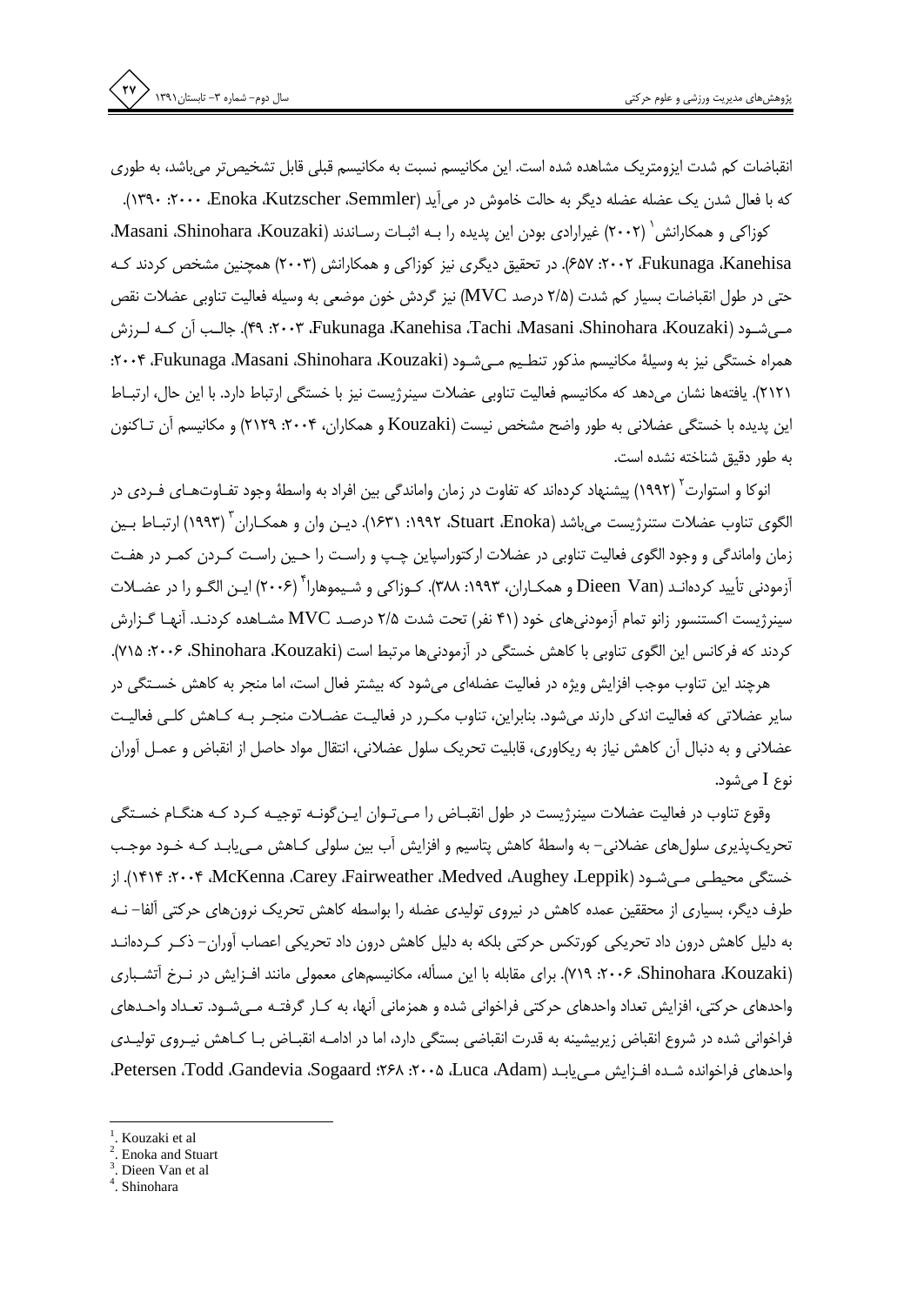Taylor، ۲۰۰۶: ۵۱۱). نرخ آتشباری واحدهای حرکتی می تواند در طول انقباض افزایش، کاهش یافته و یا ثابت بمانـد کـه بستگی به نوع مهارت دارد (Yoon ،Hunter، ۲۰۰۸، Ng ،Farinella، Yoon، در مجموع، فعالیت الکترومیـوگرافی عضـله به طور پیش روندهای در طول انقباض زیربیشینه افزایش می یابد (Sogaard و همکاران، ۲۰۰۶: ۱۱۵: Hunter و همکاران، ٢٠٠٨: ٢۶٣: Oya ،Hoffman، 27٣: ١١٢، 1١٣). با اين حال، احتمالاً اين مكانيسمهاي معمول قـادر به جبران کاهش نیرو به واسطهٔ خستگی محیطی و مرکزی نیست. بنابراین، مکانیسمهای جبرانـی دیگـری ماننـد تنـاوب در فعاليت عضلات بايد جهت حفظ سطح نيرو به كار گرفته شود.

اما اینکه چه عاملی موجب این تناوب میشود، تاکنون ناشناخته باقی مانده است. محققان در ایـن مـورد تئـوریِهـایی را مطرح کردهاند. یک تئوری این است که اطلاعات بازخوردی مرتبط با خستگی عضله که از طریق نرون هـای وابـران انتقـال می یابد، به همراه اطلاعات کاهش تحریک که از طریق نرون هـای آوران بـه نـرون هـای حرکتـی آلفـا مـی(سـد، از طریـق نرونهای واسطهای منجر به تناوب فعالیت عضلات سینرژیست شود؛ به شکلی که در نتیجهٔ یک چرخهٔ عصبی، ممکن اسـت ارتباط عصبی بازدارنده بین عضلات سینرژیست به وجود آید. در حمایـت از وجـود ایـن ارتبـاط عصـبی بازدارنـده، محققـین بازداری رفلکس H عضله سولئوس را به وسیلهٔ عضلهٔ گاستروکنمیوس نشان دادند که نشان دهنـدهٔ وجـود ورودی سیناپســی بازدارنده به مجموعه نرون هـاي حركتـي عضـله سـولئوس اسـت كـه از أوران هـاي نـوع I عضـلهٔ گاسـتروكتميوس منشـاء می گیرد (Schieppati، Gritti، Romano Schieppati، ۱۹۸۹، ۱۹۹۰، ۲۶۵۱. ۳۶۵).

محققان عنوان کردهاند که این ارتباط بازدارنده بین عضلات سولئوس و گاستروکنمیوس ممکن است مکانیسـمی بـرای تنظیم فعالیت عضلات یک مفصله و دو مفصله در یک گروه سینرژیست باشد (Schieppati و همکاران، ۱۹۹۰: ۳۶۵). ایـن ارتباط بازدارنده بین عضلات دوسر بازویی (دومفصله) و بازویی زنداعلایی (یک مفصله) در گروه سینرژیست فلکسور آرنج نیز نشان داده شده است (Enoka ،Riley ،Barry ،Pascoe، ۲۰۰۶: ۳۷۲). با این حال، مکانیسم فوق نمی تواند تنها مکانیسم توجيه كننده فعاليت متناوب عضلات سينرژيست باشد؛ زيـرا بسـياري از تحقيقـات فعاليـت متنــاوب را حتــى بـين عضــلات دومفصلی و یا تـک مفصـلی نیـز نشـان دادهانـد (Tamaki :۸۵ :۲۰۱۰ ،Merletti ،Windhorst ،Vieira و همکـاران، ۱۹۹۸: ۱۹۴۳). یافتههای پلیس و همکاران (۲۰۰۶) نیز نشان میدهد کـه CNS قـادر بـه فرسـتادن تحریکـات متمـایز بـه عضلات مختلف گروه چهارسررانی در شروع انقباض وامانده ساز نیست. با این وجود، الگوی فعالسازی متفاوتی بین عضـلات این گروه به شکل الگوی تک مفصلی و دومفصلی در وضعیت خستگی مشاهده میشود (Martin Matkowski ،Place،  $(0.003.7 \cdot 5)$ . Lepers

از سوی دیگر، بسیاری از محققان معتقدند که تعاملات پیچیده نرونهای حرکتی درون نخاع مـیتوانـد الگــوی درون داد سیناپسی مانند تحریک پذیری نسبی هر دسته از نرونهای حرکتی را تغییر دهد که البته به نوع مهارت حرکتی بستگی دارد. تحقیق حاضر نیز این تناوب در فعالیت را در عضلات گاستروکنمیوس داخلی و خارجی که هر دو دومفصله هستند، نشان داده است. مکانیسم دیگر را به بازداری همزمان عضلات سینرژیست از طریق سلولهای رانشو نسـبت دادهانـد کـه مـی¤وانـد بـا فعالسازي متقابل عضلات سينرژيست مرتبط باشد (Pierrot-Deseilligny ،Katz، ١٩٩٨: ٣٢۵). احتمالاً مكانيسمي كـه منجر به فعالیت متناوب در عضلات گاستروکنمیوس داخلی و خارجی و البته سولئوس میشــود، ایــن گونــه اسـت: در شــروع، انقباض با توجه به تفاوتهای فردی یکی از عضلات سینرژیست مذکور فعالیت غالب را دارد. بنابراین، این عضـله در آسـتانهٔ

 $<sup>1</sup>$ . Place</sup>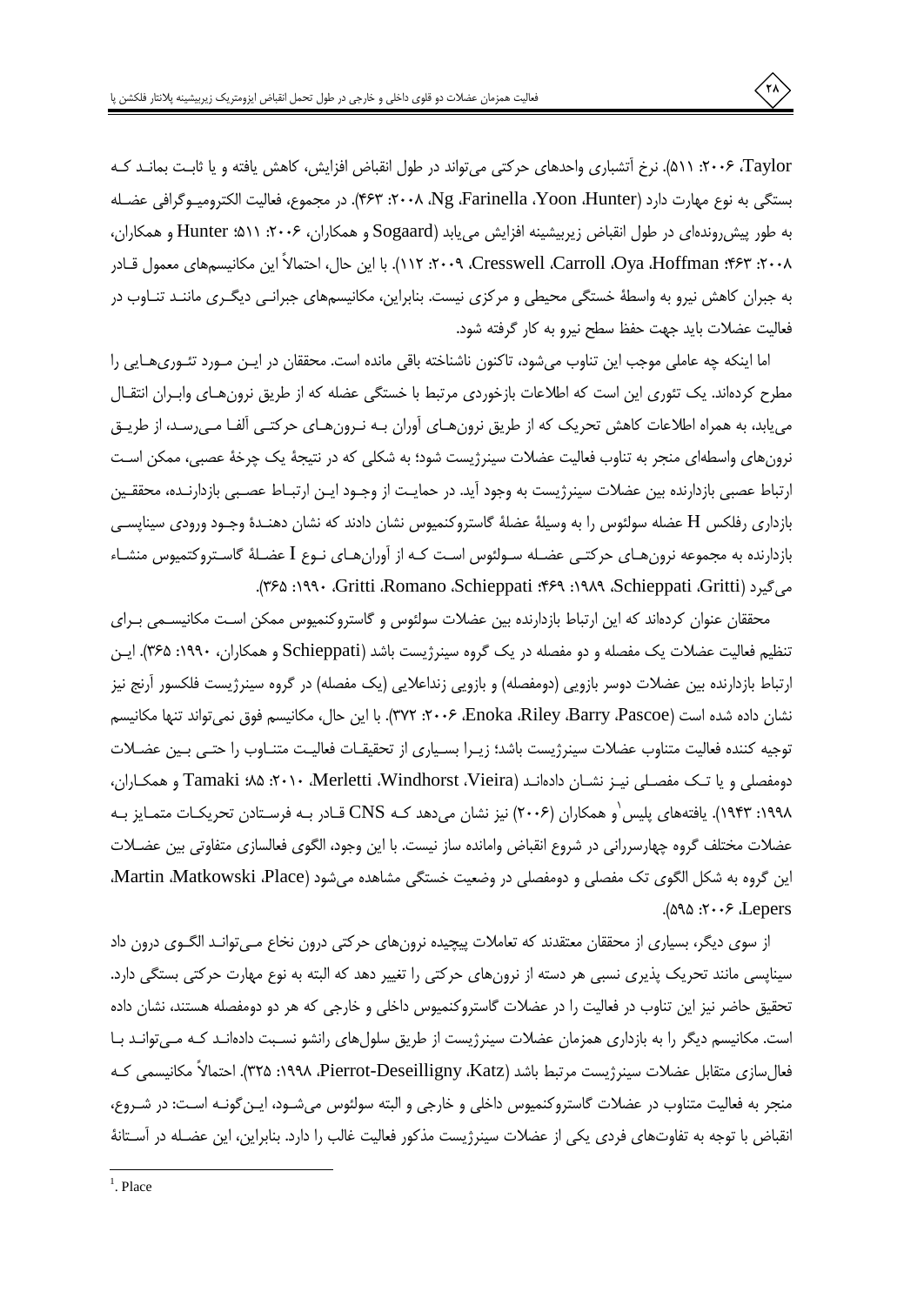خستگی قرار گرفته و فعالیت الکترومبوگرافی آن خیلی سریعتر از عضلات سینرژیست دیگر افزایش می یابد. ایـن افـزایش در فعالیت الکترومیوگرافی همراه با کاهش در فعالیت دو عضله دیگر بوده و نوسانی را در نیرو به وجـود مـی|َورد کـه منجـر بـه لرزش فيزيولوژيكي مي گردد (Kouzaki و همكاران، ۲۰۰۴: ۲۱۲۱). اين لرزش فيزيولوژيكي احتمالاً ورودي آوران نـوع I را از طريق هم انقباضي آلفا– گاما به عضله مورد نظر افزايش مي دهد. اين موضوع به واسطهٔ كــاهش در لــرزش فيزيولــوژيكي يس از ويبريشن يا بلوک عصب که هر دو موجب کاهش ورودي آوران نوع I مي شوند نشان داده شده است (Cresswell، Loscher). ۱۲۹۰: ۲۰۰۹). افزایش در ورودی آوران نوع I می توانـد درون داد بـازداری بـه سـایر عضـلات را افـزایش داده و موجب كاهش فعاليت آنها مي شود. پيامد ديگر اين موضوع كاهش در فعاليت دوک عضلاني پس از تخليـه١ طـولاني مـدت دوک عضله مورد نظر می باشد (Shinohara، ۲۰۰۵، ۲۱۲۰) که منجر بـه کـاهش درونـداد بازدارنـده بـه سـایر عضـلات و افزایش فعالیت آنها می گردد. با این حال، تاکنون هیچ تحقیقی مستقیماً مکانیسم درونـداد عصـبی بازدارنـده را در ارتبـاط بـا فعالیت تناوبی عضلات مورد بررسی قرار نداده است.

الگوی تناوبی در فعالیت عضلات سینرژیست می¤واند یکی از راهکارهای سیستم عصـبی مرکـزی بـرای افـزایش زمـان واماندگی در طول حفظ انقباضات زیربیشینه باشد. وجود تفاوتهای فردی در این الگو می تواند نشان دهندهٔ سازگاری متفاوت CNS افراد به محرکهای ناشی از تحمل انقباضات زیربیشینه باشد. از این رو، احتمالاً تمرینات زیربیشینه می تواند از طریـق مکانیسم جابهجایی بدون افزایش در قدرت عضلانی موجب افزایش زمان واماندگی و به تـأخیر انـداختن خسـتگی عضـلانی گردد. یافتهٔ مهم این تحقیق احتمال وجود پدیدهٔ جایگزینی در انقباضات وامانده ساز کوتاهتر (یک دقیقهای) با شدت بیشـتر از تحقیقات گذشته بود. تحقیقات آینده باید بر بررسی مکانیسمهای توجیه کنندهٔ این الگوی تناوبی و همچنین علل تفاوتهـای فردي در فركانس تناوب و قابليت تمرين يذير بودن اين الگو تمركز كنند.

#### تشکر و قدردانی

نویسندگان این مقاله برخود لازم میدانند از کلیهٔ کسانی که در اجرای پروتکل تحقیق و ثبت و تحلیل سیگنال همکاری کردند، تشکر کنند. همچنین، از سرکار خـانم آمنـه غلامپـور کـه در ورود دادههـا و تجزیـه و تحلیـل آمـاری نقـش داشـتند سپاسگزاری می شود.

#### منابع

- 1. 5-Van der Windt, DA., Thomas, WME., et al. (2000), Occupational risk factors for shoulder pain: a systematic review. Occup Environ Med 57:443-442.
- 2. Adam A, De Luca CJ. (2005), Firing rates of motor units in human vastus lateralis muscle during fatiguing isometric contractions. J ApplPhysiol 99: 268–280.
- 3. Basmajian, JV., DeLuca, CJ. (1985), Muscle Alive, their function revealed by electromyography, ed 5, Baltimore, MD, Wiliams& Wilkins.
- 4. Cresswell, AG., and Loscher, WN. (2000), Significance of peripheral afferent inputto the α-motoneurone pool for enhancement of tremor during an isometric fatiguing contraction. Eur J ApplPhysiol 82: 129-136.

 $<sup>1</sup>$ . Discharges</sup>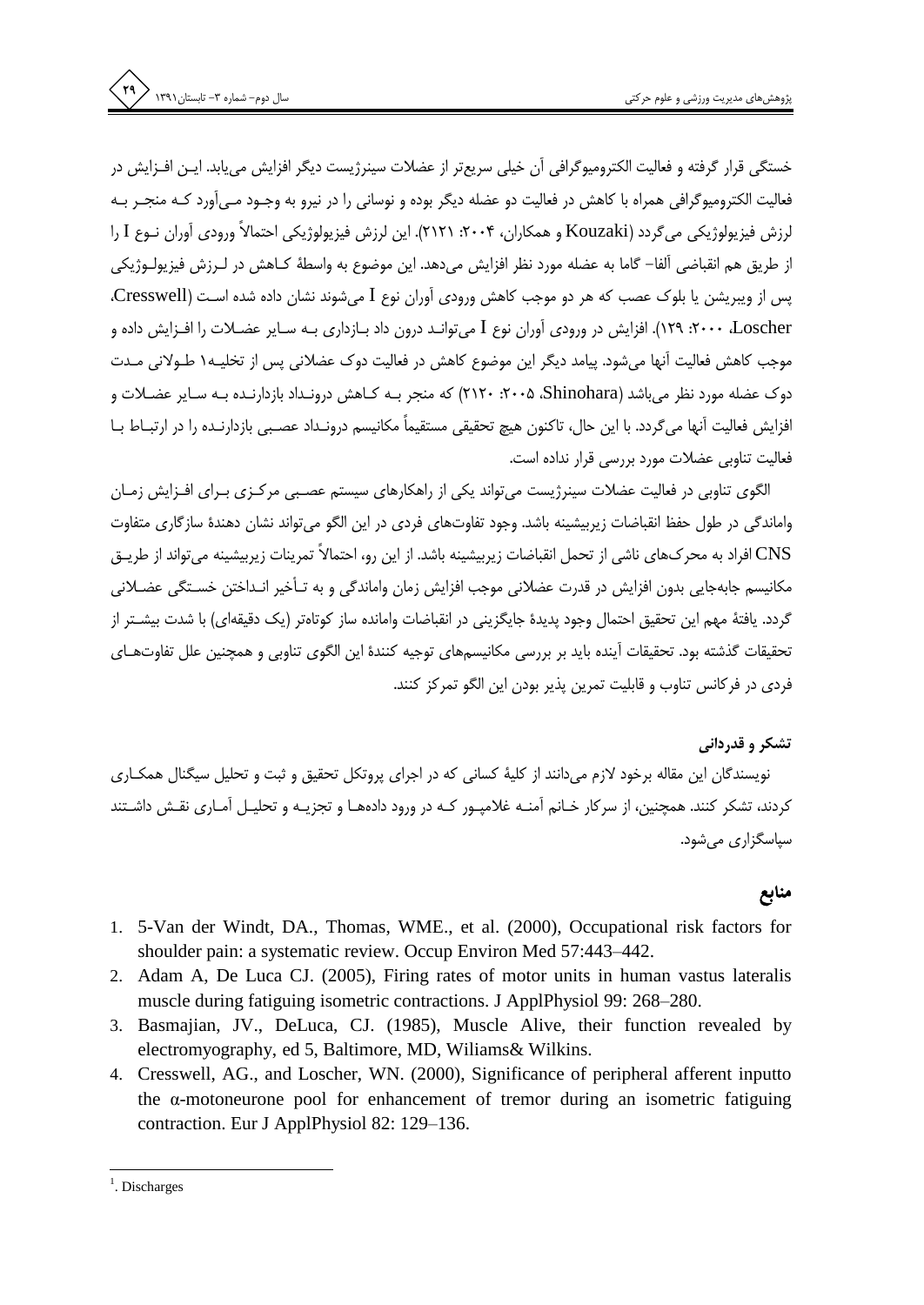- 5. DeLuca, CJ. (1979), Physiology and mathematics of myoelectric signals. IEEE Trans Biomed Eng 26: 313-325.
- 6. Dieen Van, JH., Oude Vrielink, HH., Housheer, AF., Lotters, FB., Toussaint, HM. (1993), Trunk extensor endurance and its relationship to electromyogram parameters. Eur J ApplPhysiol 66:388-396.
- 7. Enoka, RM., and Stuart, DG. (1992), Neurobiology of muscle fatigue. J ApplPhysiol 72: 1631-1648.
- 8. Fallentin, N., Jorgensen, K., Simonsen, B. (1993), Motor unit recruitment during prolonged isometric contractions. Eur J ApplPhysiol 67:335–341.
- 9. Farella, M., Palumbo, A., Milani, S. Avecone, S. Gallo, LM. Michelotti, A. (2009), Synergist coactivation and substitution pattern of the human masseter and temporalis muscles during sustained static contractions, Clinical Neurophysiology 120:190-197.
- 10. Farina, D., Leclerc, F., Arendt-Nielsen, L., Buttelli, O., Madeleine, P. (2007), the change in spatial distribution of upper trapezius muscle activity is correlated to contraction duration. J ElectromyogrKinesiol.
- 11. Gritti, I., and Schieppati, M. (1989), Short-latency inhibition of soleus motoneurones by impulses in Ia afferents from the gastrocnemius muscle in human. J Physiol 416: 469-484.
- 12. Hoffman, B. W. Oya, T. Carroll, TJ. and Cresswell, AG. (2009), Increases in corticospinal responsiveness during a sustained submaximal plantar flexion. J ApplPhysiol 107:112-120.
- 13. Holtermann, A., Roeleveld, K., Karlsson. JS. (2005), Inhomogeneities in muscle activation reveal motor unit recruitment. J ElectromyogrKinesiol 15:131-137
- 14. Holtermann, A., Roeleveld, K. (2006), EMG amplitude distribution changes over the upper trapezius muscle are similar in sustained and ramp contractions. ActaPhysiol 186: 159-168.
- 15. Hunter, SK. Yoon, T, Farinella, J, Griffith, EE, and Ng, AV. (2008), Time to task failure and muscle activation vary with load type for a sub maximal fatiguing contraction with the lower leg, J ApplPhysiol 105: 463–472.
- 16. Jensen, C., Westgaard, RH. (1997), Functional subdivision of the upper trapezius muscle during low-level activation. Eur J ApplPhysiol 76:335–339.
- 17. Katz, R., and Pierrot-Deseilligny, E. (1998), Recurrent inhibition in humans. ProgNeurobiol 57: 325-355.
- 18. Kouzaki M, Shinohara M, Masani K, and Fukunaga T. (2004), Force fluctuations are modulated by alternate muscle activity of knee extensor synergists during low-level sustained contraction. J ApplPhysiol 97: 2121-2131.
- 19. Kouzaki M, Shinohara M, Masani K, Kanehisa H, and Fukunaga T. (2002), Alternate muscle activity observed between knee extensor synergists during low-level sustained contractions. J ApplPhysiol 93: 675–684.
- 20. Kouzaki M, Shinohara M, Masani K, Tachi M, Kanehisa H, and Fukunaga T. (2003), Local blood circulation among knee extensor synergists in relation to alternate muscle activity during low-level sustained contraction. J ApplPhysiol 95: 49–56.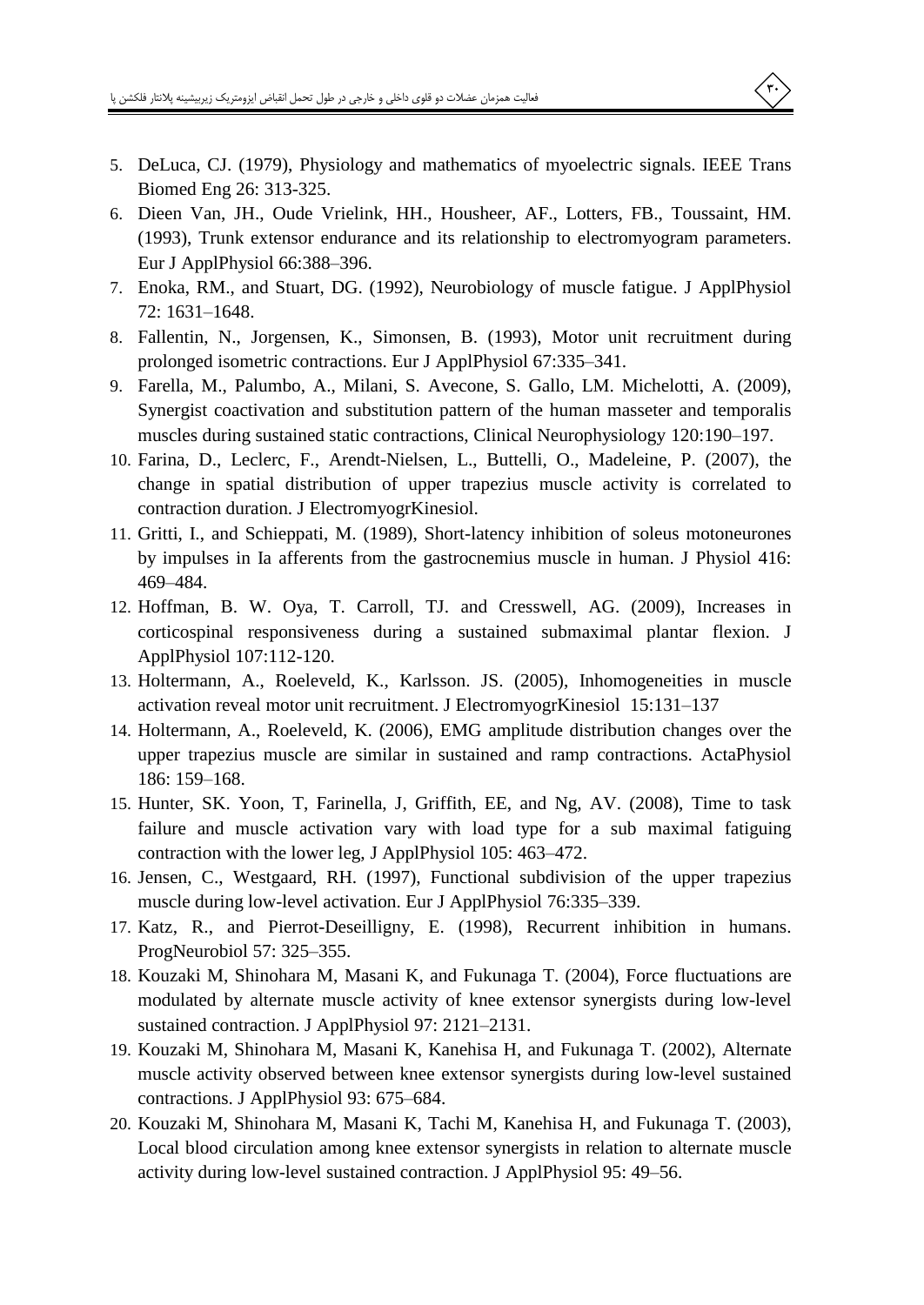- 21. Kouzaki, M., and Shinohara, M. (2006), the frequency of alternate muscle activity is associated with the attenuation in muscle fatigue, J ApplPhysiol 101:715-720.
- 22. Leppik JA, Aughey RJ, Medved I, Fairweather I, Carey MF, and McKenna MJ. (2004), Prolonged exercise to fatigue in humans impairs skeletal muscle  $Na<sup>+</sup>-K<sup>+</sup>-ATPase$ activity, sarcoplasmic reticulum  $Ca2^+$  release, and  $Ca2^+$ uptake. J ApplPhysiol 97: 1414-1423.
- 23. Mathiassen, SE., Aminoff, T. (1997), Motor control and cardiovascular responses during isoelectric contractions of the upper trapezius muscle: evidence for individual adaptation strategies. Eur J ApplPhysiol 76: 434-444.
- 24. McLean, L. (2003), Physchophysical and mechanical loading during computer works: do we all need frequent rest breaks? ProcIntErgonAssoc, Seoul; August: pp: 24–28.
- 25. McLean, L., Goudy, N. (2004), Neuromuscular response to sustained low-level muscle activation: within- and between-synergist substitution in the triceps surae muscles. Eur J ApplPhysiol 91: 204-216.
- 26. McLean, L., Tingley, M., Scott, RN., Rickards, J. (2001), Muscle electrophysiology and the benefit of microbreaks during computer terminal work. J ApplErgon 32:225-237.
- 27. Merletti, R., Rainoldi, A., Farina, D. (2004), Myoelectric manifestations of  $In:$ Merletti, R., Parker, (Eds.), Electromyography musclefatigue. **P.** Physiology, Engineering, and Noninvasive Applications, first ed. John Wiley & Sons, Inc., Hoboken, New Jersey, pp. 233-258.
- 28. Mottram, CJ.,Jakobi, JM., Semmler, JG., Enoka, RM. (2005), Motor unit activity differs with load type during a fatiguing contraction. J Neurophysiol 93:1381-1393
- 29. Pascoe, MA., Barry, BK., Riley, ZA., and Enoka, RM. (2006), Identifying the source of radial nerve afferents that inhibit biceps brachii. Med Sci Sports Exerc 38: Suppl, 372.
- 30. Pereira, R., Schettino, L., Machado, M., Da Silva, P.A.V., and Pinto Neto, O. (2010), Task failure during standing heel raises is associated with increased power from 13 to 50 Hz in the activation of triceps surae, European Journal of Applied Physiology  $110(2)$ : 255-265.
- 31. Place, N., Matkowski, B., Martin, A., and Lepers, R. (2006), Synergists activation pattern of the quadriceps muscle differs when performing sustained isometric contractions with different EMG biofeedback, Experimental Brain Research 174(4), 595-603.
- 32. Salavati, M., Moghadam, M., Ebrahimi, I. & Arab, A. M. (2007), Changes in postural stability with fatigue of lowerextremity frontal and sagittal plane movers. Gait Posture 26: 214-218.
- 33. Sandercock, TG., Maas, H. (2009), Force Summation between Muscles: Are Muscles Independent Actuator, Medicine & Science in Sports & Exercise 41(1):184-190.
- 34. Schieppati, M., Romano, C., and Gritti, I. (1990), Convergence of Ia fibres from synergistic and antagonistic muscles onto interneurones inhibitory to soleus in humans. J Physiol 431: 365-377.